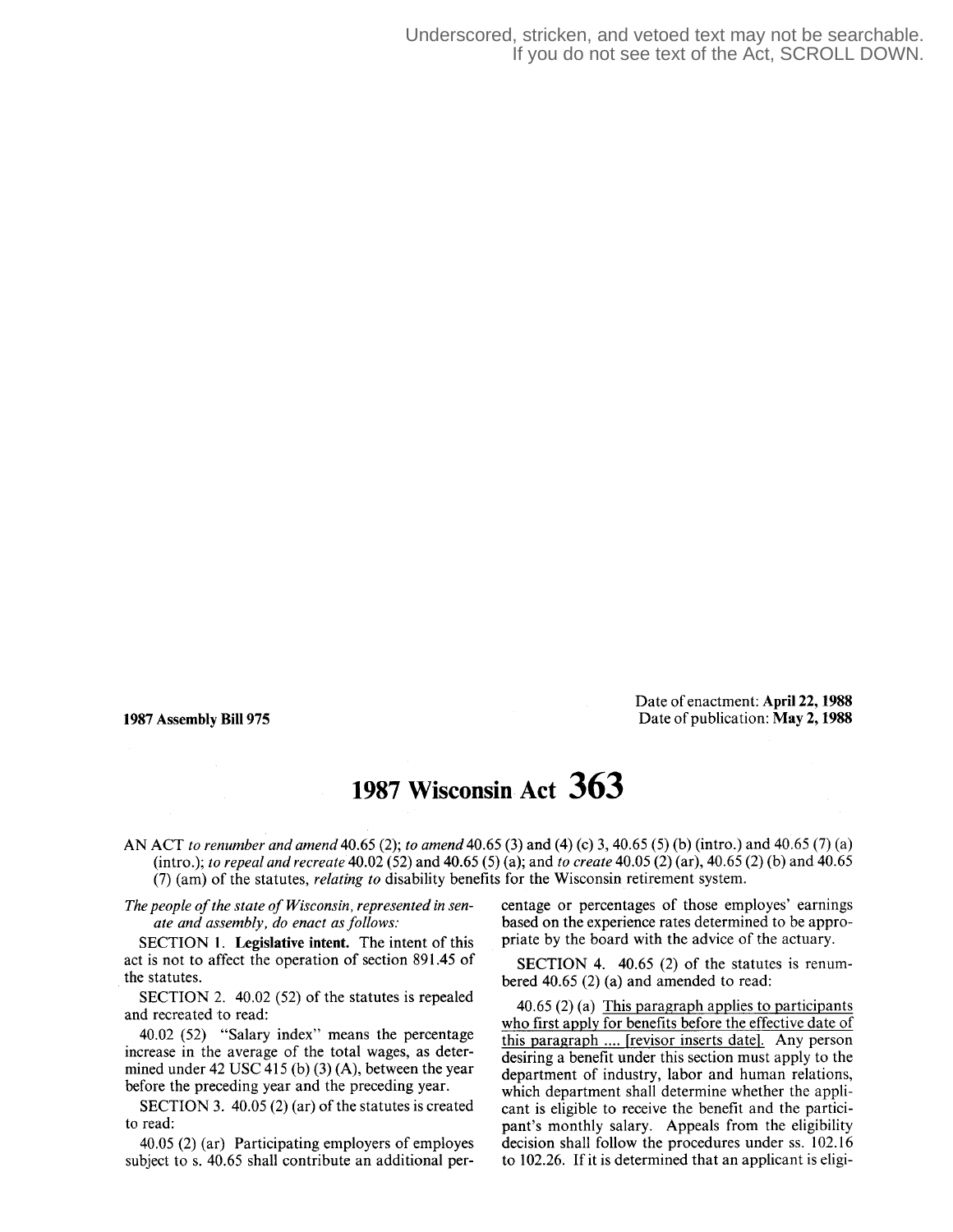ble, the department of industry, labor and human relations shall notify the department of employe trust funds and shall certify the applicant's monthly salary. If at the time of application for benefits an applicant is still employed in any capacity by the employer in whose employ the disabling injury occurred or disease was contracted, that continued employment shall not affect that applicant's right to have his or her eligibility to receive those benefits determined in proceedings before the department of industry, labor and human relations or the labor and industry review commission or in proceedings in the courts. The department of industry, labor and human relations may promulgate rules needed to administer this subsection paragraph.

SECTION 5. 40.65 (2) (b) of the statutes is created to read:

40.65 (2) (b) 1. This paragraph applies to participants who first apply for benefits under this section on or after the effective date of this subdivision .... [revisor inserts date].

2. An applicant for benefits under this section shall submit or have submitted to the department an application that includes written certification of the applicant's disability under sub. (4) by at least 2 physicians, as defined in s. 448.01 (5), who practice in this state and one of whom is approved or appointed by the department, and a statement from the applicant's employer that the injury or disease leading to the disability was duty-related.

3. The department shall determine whether or not the applicant is eligible for benefits under this section on the basis of the evidence in subd. 2. An applicant may appeal a determination under this subdivision to the department of industry, labor and human relations.

4. In hearing an appeal under subd. 3, the department of industry, labor and human relations shall follow the procedures under ss. 102.16 to 102.26.

5. The department shall be an interested party in an appeal under subd. 3, and the department shall receive legal assistance from the department of justice, as provided under s. 165.25 (4).

SECTION 6. 40.65 (3) and (4) (c) 3 of the statutes are amended to read:

40.65 (3) The Wisconsin retirement board shall determine the amount of each monthly benefit payable under this section and its effective date. The board shall periodically review the dollar amount of each monthly benefit and adjust it to conform with the provisions of this section. The board may request any income or benefit information, or any information concerning a person's marital status, which it considers to be necessary to implement this subsection and may shall require a participant to submit a certified copy of his or her most recent state or federal income tax return. The board may terminate the monthly benefit of any person who refuses to submit information requested by the board or who submits false information to the board.

(4) (c) 3. The employe's promotional opportunities within the service are adversely affected if state or local employer rules, ordinances, policies or written agreements specifically prohibit promotion because of the disability.

SECTION 7. 40.65 (5) (a) of the statutes is repealed and recreated to read:

40.65 (5) (a) The monthly benefit payable to participants who qualify for benefits under s. 40.63 or disability benefits under OASDHI is 80% of the participant's monthly salary adjusted under par. (b) and sub. (6), except that the 80% shall be reduced by 0.5% for each month of creditable service over 30 years or over 25 years for persons who are eligible for benefits under subch. II at the date of application, but not to less than 50% of the participant's monthly salary. For participants who do not qualify for benefits under s. 40.63 or disability benefits under OASDHI, the monthly benefit under this section is 75% of the participant's monthly salary adjusted under par. (b) and sub. (6), except that the 75% shall be reduced by 0.5% for each month of creditable service over 30 years or over 25 years for persons who are eligible for benefits under subch. II on the date of application.

SECTION 8. 40.65 (5) (b) (intro.) of the statutes is amended to read:

40.65 (5) (b) (intro.) The Wisconsin retirement board shall reduce the amount of a participant's monthly benefit under this section by the amounts under subds. 1 to 6, except that the board may determine not to reduce a participant's benefit because of income related to therapy or rehabilitation. The Wisconsin retirement board may assume that any benefit or amount listed under subds. 1 to 6 is payable to a participant until it is determined to the board's satisfaction that the participant is ineligible to receive the benefit or amount, except that the department shall withhold an amount equal to 5% of the monthly benefit under this section until the amount payable under subd. 3 is determined.

SECTION 9. 40.65  $(7)$  (a) (intro.) of the statutes is amended to read:

40.65 (7) (a) (intro.) This paragraph applies to benefits based on applications filed before the effective date of this paragraph .... [revisor inserts date]. If a protective occupation participant dies as a result of an injury or a disease for which a benefit is paid or would be payable under sub. (4), and the participant is survived by a spouse or an unmarried child under age 18, a monthly benefit shall be paid as follows:

SECTION 10. 40.65 (7) (am) of the statutes is created to read:

40.65 (7) (am) This paragraph applies to benefits based on applications filed on or after the effective date of this paragraph .... [revisor inserts date]. If a protective occupation participant dies as a result of an injury or a disease for which a benefit is paid or would be payable under sub. (4), and the participant is sur